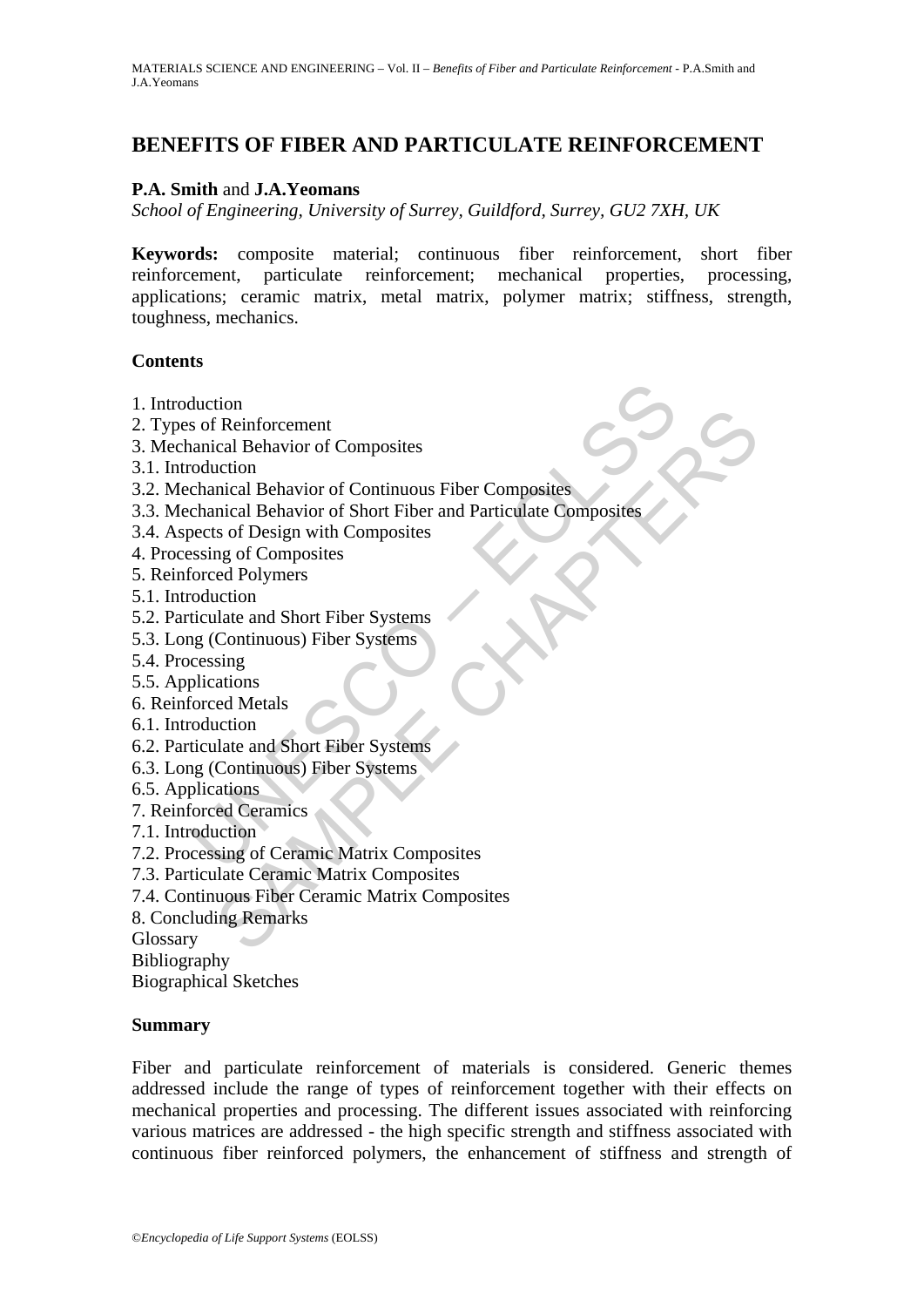particulate reinforced metals and the increase in toughness associated with reinforcement of ceramics. The disadvantageous aspects of reinforcing different matrices, which may be associated with cost, difficulties in processing and also reduction in some properties, are addressed. Applications of reinforced materials and future trends are also discussed.

## **1. Introduction**

<sup>1</sup> one of more poperus. The immore on naturary occurring<br>to the cent on the proteins. The immore on naturally outcomparated only to systems in which the structure has been deliberately<br>ite one phase is usually continuous Materials containing fiber or particle reinforcement belong to the class of materials known as *composite* materials. A composite material may be defined as a multi-phase material in which the phase distribution and geometry have been controlled in order to optimize one or more properties. The number of naturally occurring and man-made materials that fall into this category is considerable. Most usually the term "composite" is applied only to systems in which the structure has been deliberately tailored. In a composite one phase is usually continuous and is designated the "matrix" and the other phase (the "reinforcement") is distributed within the matrix and may be fibrous or particulate. In some composites there may be two interpenetrating continuous phases, while in others there need be no continuous phase. Within the present article, attention will focus on materials that are composite in nature, i.e. structural elements/components (such as sandwich panels or bimetallic strips), which comprise more than one material, are not covered. Further, the *scale* of reinforcement, which will be considered, is at the level of micrometers or larger, thereby excluding groups of materials such as rubber particle toughened polymers.

only to systems in which the structure has been deliberately tailored.<br>One phase is usually continuous and is designated the "matrix" and the "reinforcement") is distributed within the natrix and matery and the "reinforcem The matrix and reinforcement in a composite can be metallic, ceramic or polymeric in nature. There are rather different mechanical property considerations involved with the introduction of reinforcement into different types of matrix material. For instance, polymer matrix composites, with continuous fiber reinforcement, offer significant improvements in stiffness and strength compared to the unreinforced polymer matrix. Metal matrix composite systems offer enhanced stiffness and temperature capability over the parent matrix, but reduced ductility. The aim in reinforcing ceramic materials is to increase the toughness without compromising the many attractive properties of the parent ceramic such as stiffness, wear resistance and refractoriness. As well as their mechanical properties, composites may be designed to have unique physical properties for instance metal matrix systems can be produced with almost complete dimensional stability over a wide range of temperature, which is of benefit in space applications.

The intention in producing a composite material is to make a material that combines the best properties of both phases whilst eliminating (or at least minimizing) any poor properties. In fact it is sometimes the situation that a composite can have better properties than either phase individually. This is because of the way in which the phases interact. In particular, there is an interfacial region where the matrix and reinforcing phases bond to each other and improved properties of the composite relative to the constituent materials are often associated with this region, a particular example being the toughness of polymer matrix composites.

The aim of the present article is to provide an overview of reinforced materials. The focus will be on continuous fiber reinforcements since they bring about the largest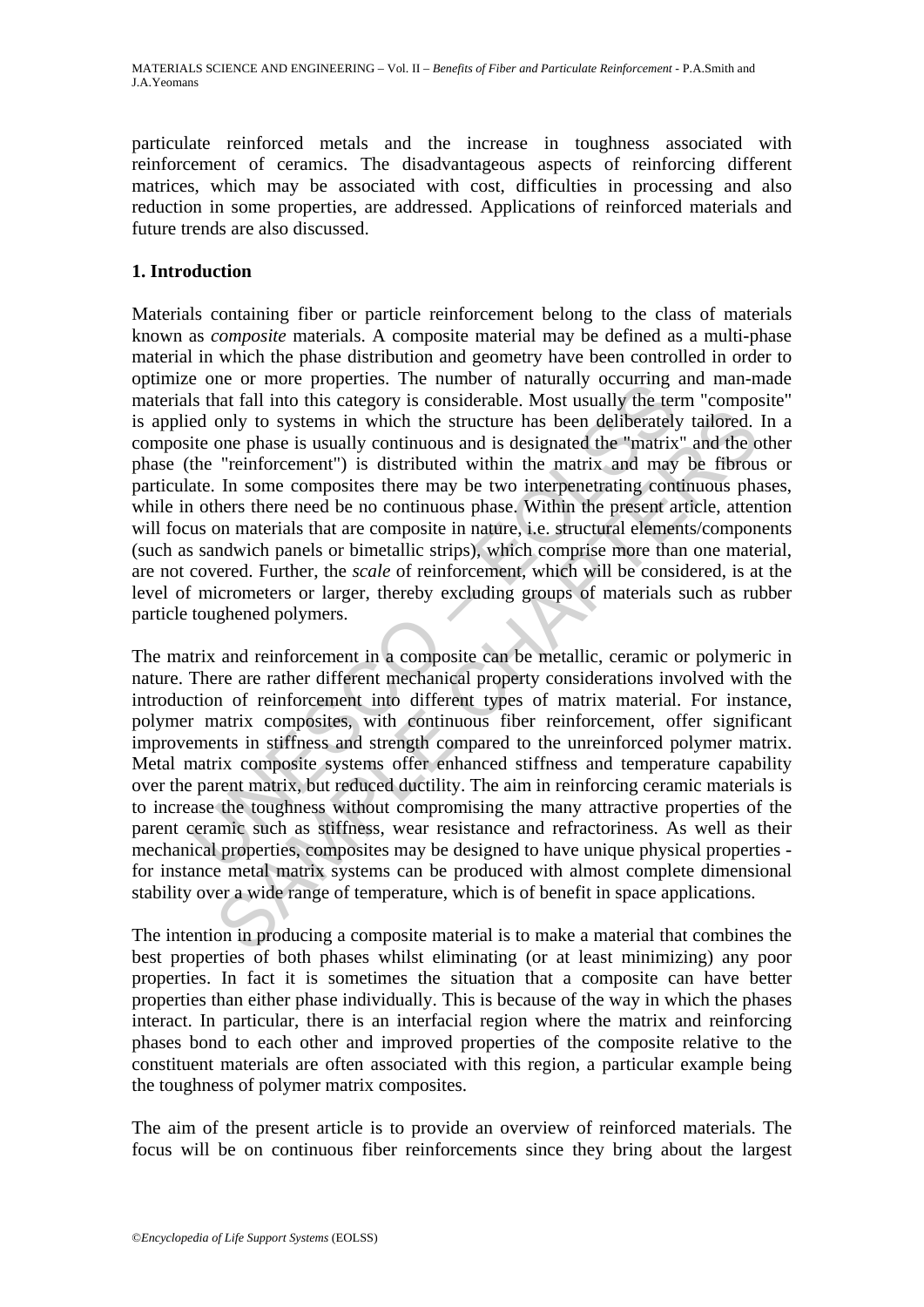changes in properties for all categories of matrix material. Since structural applications are the largest application sector at present and polymer composites have by far the largest proportion of the composite market, the emphasis will be on these areas. Firstly, some of the key aspects of using reinforcements will be discussed in a generic way, with sub-sections, which consider types of reinforcement, basic mechanical behavior and processing. The different matrix types (polymer, metal, ceramic) will be covered in more detail later in the article. A final section provides a brief summary and highlights some areas of current interest.

### **2. Types of Reinforcement**

The reinforcing phase in a composite can be present in a number of different formats, e.g. continuous filament, short fiber, platelet, spheroid, sphere or irregular, and is classified by its shape, aspect ratio(s), geometric arrangement and concentration. Continuous fiber reinforcement may be uni-axial, bi-directional in plane, multidirectional in-plane, random planar or three dimensional (see Figure 1).



Figure 1. Schematic and not-to-scale diagrams showing the various formats available for the reinforcing phase: (a) particles, (b) platelets, (c) whiskers or short fibers, (d) unidirectional continuous fibers, (e) cross-ply continuous fibers and (f) woven tows of fibers. (a) to (d) show plan views while (e) and (f) are edge views.

Of the various reinforcement types, those based on continuous fibers provide the best mechanical properties, when loaded parallel to the fiber direction. Particulate systems, although locally heterogeneous in nature, remain predominantly isotropic in their physical and mechanical behavior. Short fiber systems are often planar isotropic. Continuous fiber systems exhibit considerable anisotropy, *i.e.* the properties along the fiber direction are very different from those perpendicular to the fiber direction. This anisotropy can be very beneficial in certain applications but if a more isotropic behavior is desired then laminates may be assembled, comprising layers of fibers oriented at a number of different angles. Other types of continuous fiber system are based on woven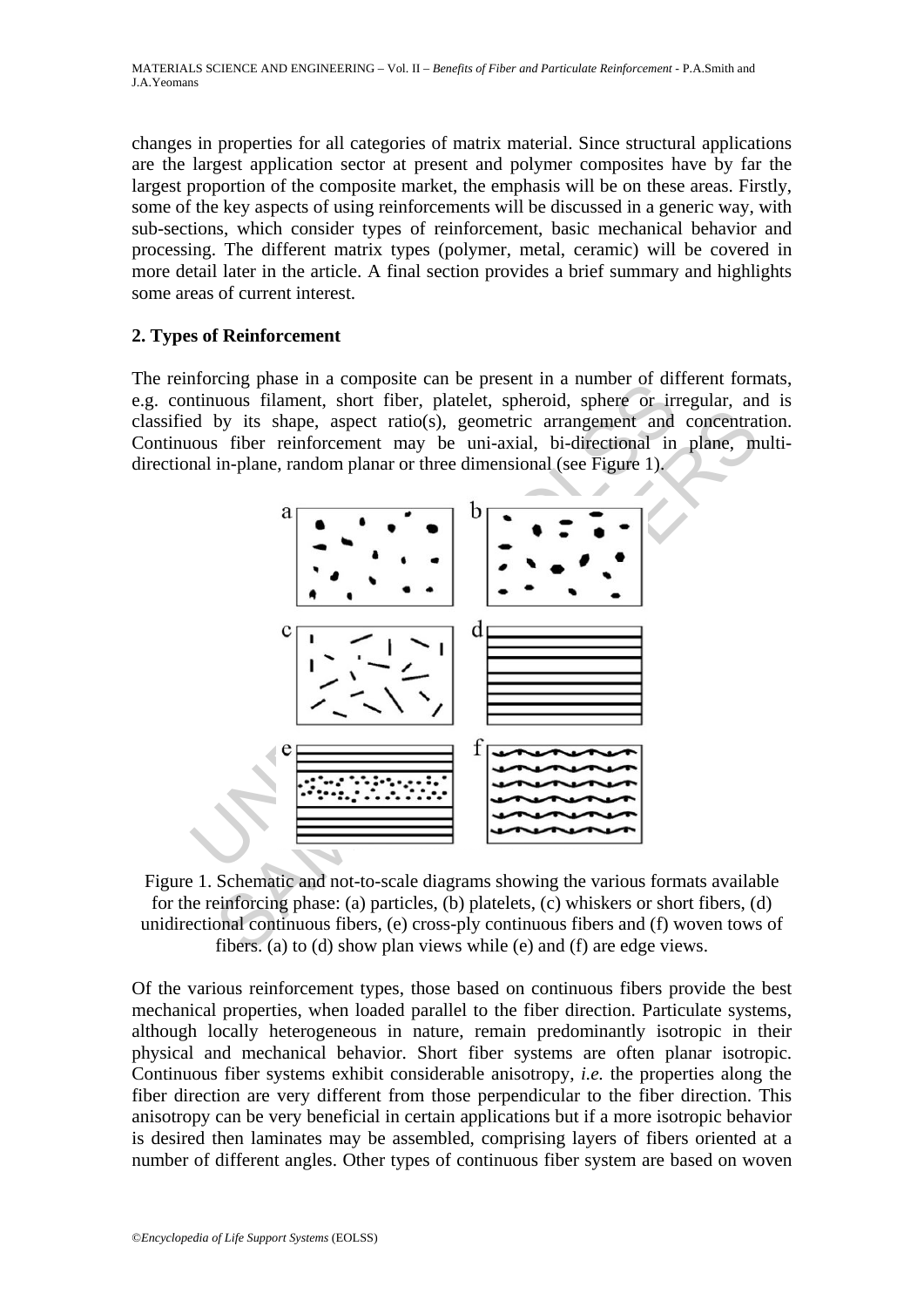cloth, which provides reinforcement in two orthogonal directions, or non-crimp fabrics, which comprise layers of fibers at various orientation held together with throughthickness stitches. The stitches present in non-crimp fabrics provide through-thickness reinforcement, which improves the properties (strength and toughness) in this direction. Composites based on woven fabric reinforcement offer greater flexibility in processing (especially with regard to drape), compared to their non-woven counterparts, while maintaining adequate mechanical properties.

From the model in the matter to be commonlined that the internal theorem. The<br>experimentatively, for continuous fiber materials, material may be a<br>diate form, where it has already been combined with the matrix<br>composites, Example 1.1 The model of the matrix of the matrix. For polyquosites, "pre-pregs" are an intermediate form, in which the fiber (g) monoids with a partially cured thermoresting resints. Let  $\frac{1}{2}$  (typically 0.125 mm thi As indicated above, fiber reinforcement can be obtained from suppliers in a number of forms, *e.g.* continuous or chopped rovings/tows, chopped-strand mat, swirl mat, woven fabrics, non-crimp fabrics or even knitted pre-forms, tailored to the shape of the eventual component. These fibers then have to be combined with the matrix in some way. Alternatively, for continuous fiber materials, material may be available in an intermediate form, where it has already been combined with the matrix. For polymer matrix composites, "pre-pregs" are an intermediate form, in which the fiber (glass, carbon or aramid) has been combined with a partially cured thermosetting resin. Layers of pre-preg (typically 0.125 mm thick for unidirectional reinforcement, at least twice this thickness for fabric-based pre-preg with orthogonal fibers) can be laid up with the reinforcement at specific orientations and consolidated at temperature and pressure to give a rigid laminate. An analogous processing route has been devised for the processing of fiber reinforced glass and glass-ceramic composite systems such as SiC (silicon carbide) reinforced borosilicate glass and SiC reinforced alumino-silicate glassceramics. The process involves drawing bundles of fibers through a slurry. The tows are then wound on to a mandrel to form a tape, which can then be cut and stacked at the required orientations, prior to the burn-out of the binder and hot-pressing. For some metal matrix systems there is also an intermediate form derived from placing arrays of fibers between thin metallic foils (this can be done practically by means of a filament winding operation) prior to hot pressing. This technique is in commercial use for titanium matrices reinforced with SiC.

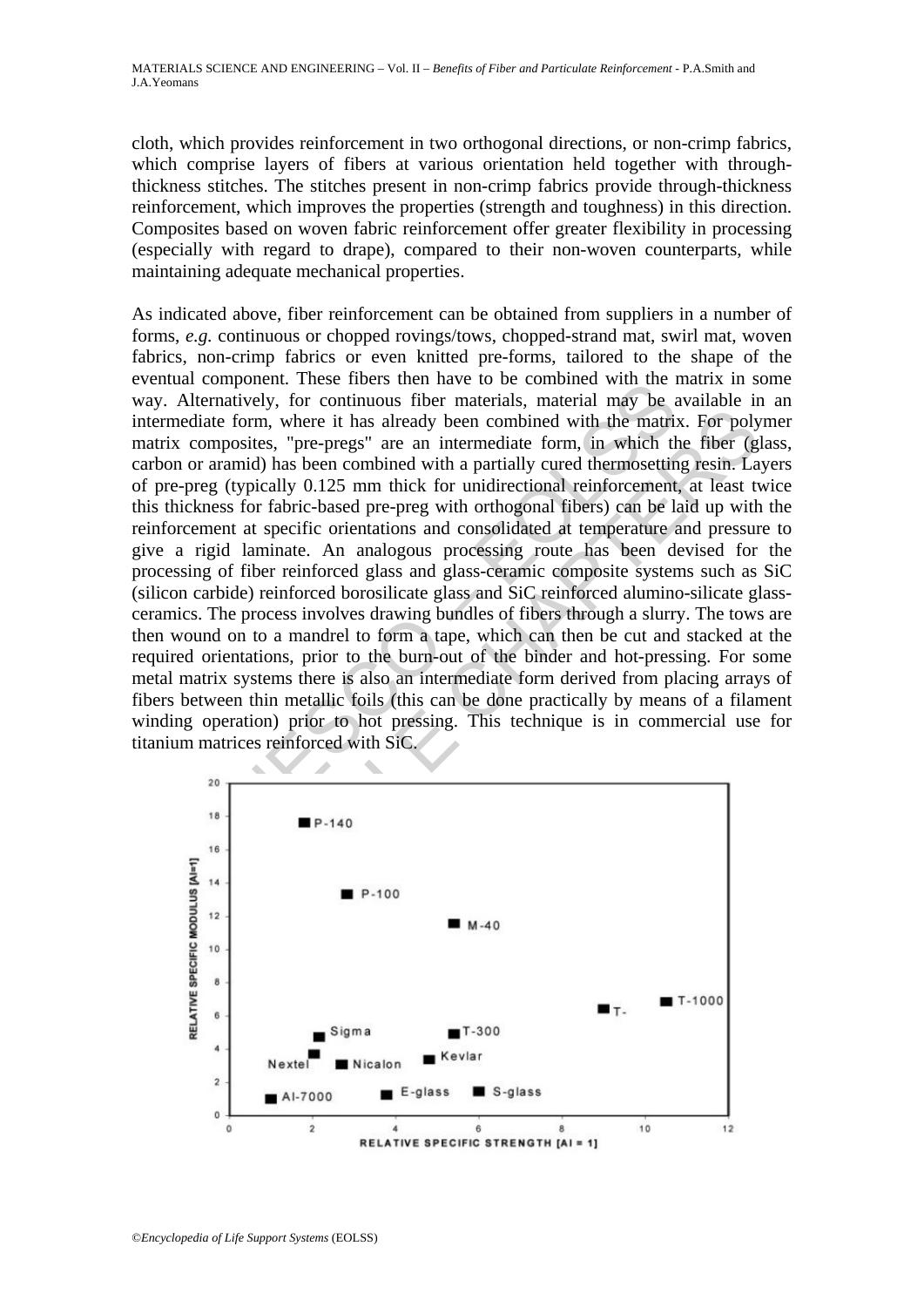Figure 2. Plot of normalized specific modulus against normalized specific strength for a range of different fiber types (reference material is an aluminum alloy from the 7000 series - Al-7000). The data are for room temperature and may refer to a range of products with the general fiber specification. P-140, P-100 (AMOCO) and M-40 (Torayca) are high modulus, pitch-based carbon fibers; T-300, T-800 and T-1000 are polyacrylonitrile-based carbon fibers from Torayca, Kevlar<sup>TM</sup> fibers are aramid fibers made by Du Pont, Nicalon<sup>TM</sup> fibers are SiC fibers from polycarbosilane precursors manufactured by Nippon Carbon, Nextel $^{TM}$  are oxide fibers made by 3M and Sigma SiC monofilaments are manufactured by Sigma Metal Matrix Composites (UK) using chemical vapor deposition. The figure has been adapted from M G Bader 'Polymer Composites in 2000: structure, performance, cost and compromise', Journal of Microscopy, 201[2], 110 - 121 (2001).

matrix solutions in the continuous fiber composites usually derive<br>es. Figure 2 shows strength plotted against stiffness for a numbe<br>levant competitor materials. The excellent properties of the fiber<br>the fibers shown are th and stiffness of continuous fiber composites usually derive from the Figure 2 shows strength plotted against stiffness for a number of fibers ant competitor materials. The excellent properties of the fibers are appare The strength and stiffness of continuous fiber composites usually derive from the fiber properties. Figure 2 shows strength plotted against stiffness for a number of fibers and some relevant competitor materials. The excellent properties of the fibers are apparent. Most of the fibers shown are for incorporation into polymer matrices. Details regarding manufacture and properties of the main types of fiber for polymer matrix composites are given in some of the references cited in the bibliography. Rather larger diameter (above 100 μm compared with around 10 μm for fibers) silicon carbide monofilaments, manufactured by chemical vapor deposition processes are the most common continuous reinforcements for metal matrix composites. For ceramic matrix systems, predominantly silicon carbide fibers, produced by pyrolysing a polymer precursor are the most studied reinforcements but interest in oxide fibers is increasing (*see Fiber Production*).

Continuous rovings of fiber can be chopped to give discontinuous fiber reinforcement. Typical lengths of short fiber reinforcement lie in the range 0.1 - 10 mm. Short fiber polymer composites offer modest strength and stiffness increases compared with those provided by continuous fiber composites but other key properties, in particular toughness, are improved dramatically compared with unreinforced polymers. Moreover, short fiber composites provide considerable flexibility in processing.

A limited number of materials are available in whisker form. The most common whiskers are high aspect ratio (i.e. a few micrometers in diameter and tens of micrometers long) highly faulted crystals of silicon carbide and these may be incorporated into matrices, usually ceramics. This type of reinforcement does tend to produce superior toughness properties to lower aspect ratio reinforcements but issues relating to the specific health hazards associated with whiskers and processing difficulties may have prevented more widespread usage of them.

Potentially, any material in particulate form can be used as the second phase in discontinuous composites but compatibility throughout the processing steps leads to many combinations being unsuitable. Further, some combinations do not provide any advantages over the parent matrix material so that in practice, the number of combinations that are available commercially are limited. The most common of these will be discussed in the relevant materials sections.

# **3. Mechanical Behavior of Composites**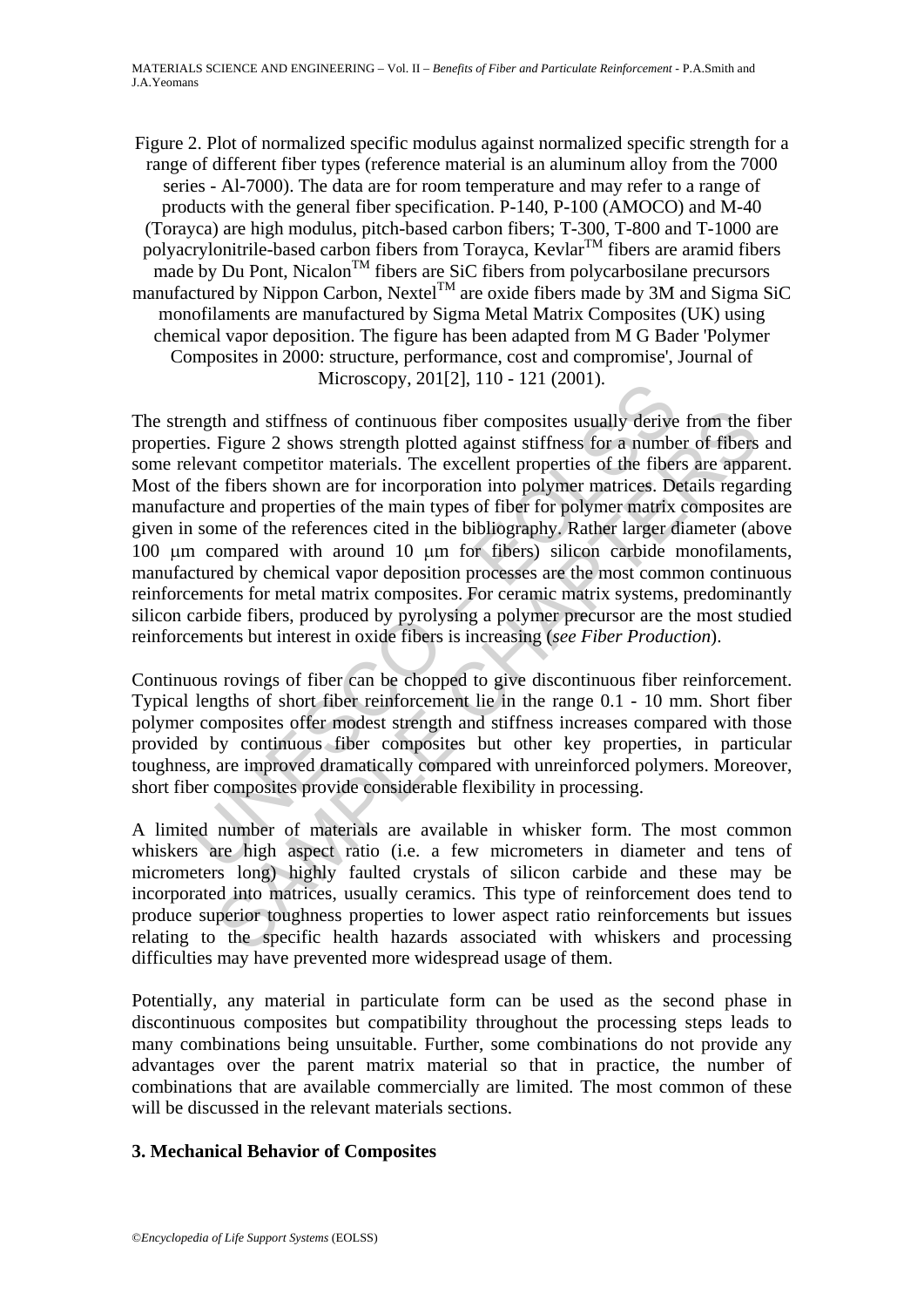## **3.1. Introduction**

In continuous fiber composites, the fibers are normally of higher stiffness and strength than the matrix and provide the mechanical properties of the composite - an exception to this generalization is silicon carbide reinforced silicon carbide in which the matrix has a higher modulus than the fiber. The matrix is the continuous phase in the composite system and as such must support the fiber (especially under compression loading) and provide adequate environmental protection, although this is an issue still being addressed in ceramic matrix systems designed to operate at elevated temperatures. Loads are transmitted to the fibers through the matrix by shear at the fiber matrix interface. The matrix must withstand these shear stresses. The interface controls the transfer of stress from fiber to matrix and has a strong influence on toughness and damage tolerance.

E. The matrix must whistend diese sheal suesses. The merida of stress from fiber to matrix and has a strong influence on tolerance.<br>
tailed mechanics of composite materials are complicated and their extended in the reader erance.<br>
ed mechanics of composite materials are complicated and for a form the reader is referred to standard texts such as those given at the end of<br>
ew general observations and principles are discussed here, firstly wi The detailed mechanics of composite materials are complicated and for a formal introduction the reader is referred to standard texts such as those given at the end of this article. A few general observations and principles are discussed here, firstly with regard to the behavior of continuous fiber systems (Section 3.2) and then systems based on short fiber or particulate reinforcement (Section 3.3). A final section considers, briefly, some aspects of mechanical design.

# **3.2. Mechanical Behavior of Continuous Fiber Composites**

For a unidirectional laminate, the modulus parallel to the fiber direction is given by the simple rule-of-mixtures expression:

$$
E_1 = V_f E_f + (1 - V_f) \tag{1}
$$

where  $E_f$  and  $E_m$  denote the fiber and matrix modulus, respectively, and  $V_f$  is the fiber volume fraction. The modulus  $E_1$  is referred to as a fiber-dominated property.

If a unidirectional laminate is loaded perpendicular to the fiber direction, then the modulus can be *estimated* from:

$$
E_2 = \frac{1}{\left[ \left( \frac{V_f}{E_f} \right) + \frac{(1 - V_f)}{E_m} \right]}
$$
(2)

While this expression is fairly approximate, it shows that the modulus  $E_2$  is a matrixdominated property at practical fiber volume fractions, as is the in-plane shear modulus, G<sub>12</sub>.

The strength of a unidirectional composite parallel to the fiber direction  $(\sigma_{UU})$  is governed largely by the fiber strength, but this cannot be readily be expressed in a simple way because of the statistical nature of fiber fracture and the role of the matrix and/or the interface during fracture. The transverse strength  $(\sigma_{UU})$  also cannot be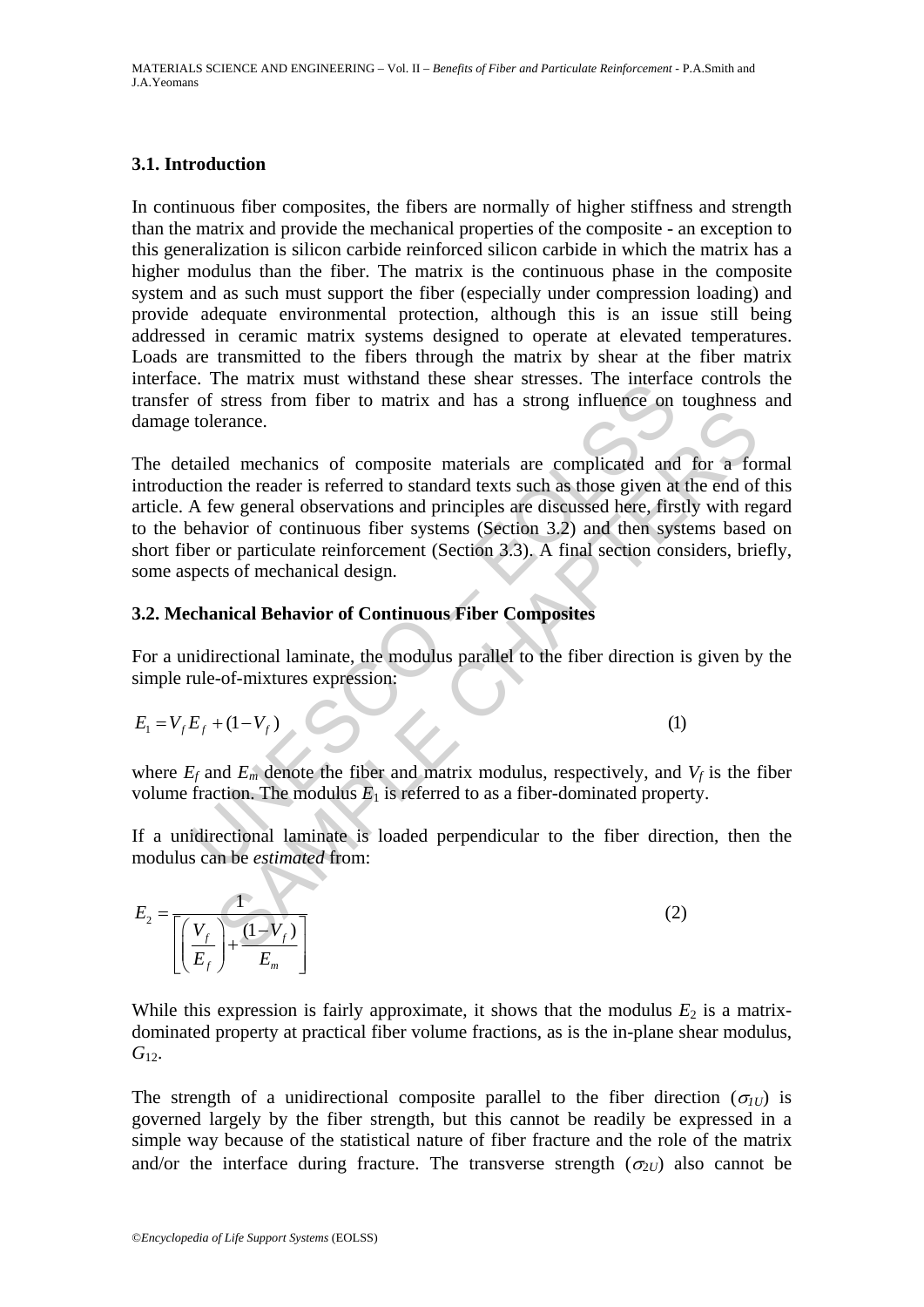determined from a simple analysis. Like the transverse modulus, the transverse strength is a property, which depends not only on the matrix properties, but also the nature of the interface.

For glass or carbon fibers reinforcing an epoxy matrix, at a fiber fraction of 0.6 typical values of  $E_1$  and  $E_2$  for glass fiber/epoxy would be 42 GPa and 13 GPa and for high strength carbon/epoxy 140 GPa and 10 GPa. Strength values would be around 1200 MPa ( $\sigma_{1U}$ ) and 40 MPa ( $\sigma_{2U}$ ) for glass fiber/epoxy and around 2000 MPa ( $\sigma_{1U}$ ) and 70 -80 MPa ( $\sigma_{2U}$ ) for a high strength carbon fiber/epoxy. The shear modulus  $G_{12}$  would normally be in the range 4 - 6 GPa and the shear strength in the range 50 - 100 MPa. These values emphasize the benefits of reinforcement with regard to the stiffness and strength in the fiber direction, but demonstrate also the anisotropy of the unidirectional material properties. This anisotropy is seen in a range of other properties of fiberreinforced polymers, such as the electrical and thermal conductivities, diffusion coefficients, etc. Other fiber-matrix combinations also show significant anisotropy, although that associated with carbon fiber reinforced plastics or polymers (CFRPs) is amongst the most extreme in terms of the property ratios.

i properties. This anisotropy is seen in a range of other properties and a temporation properties and a range of other properties, etc. Other fiber-matrix combinations also show significe end polymers, such as the electri polymers, such an subsetimal and thermal range of ourse proportions. This such as the electrical and thermal conductivities, diffused as the setter matrix combinations also show significant anisotrat associated with carbo As indicated in Section 2, a consequence of the anisotropy of unidirectional material is that in practice multi-directional reinforcement is usually required. Typically such laminates may contain fibers at  $0^{\circ}$ ,  $\pm 45^{\circ}$  and  $90^{\circ}$  to a reference loading direction. In constructing such laminates, it is usual to keep the laminate lay-up balanced and symmetric. This simplifies the laminate deformation under applied load. A balanced laminate (one in which there are an equal number of off-axis plies oriented at  $+ \theta$  and - $\theta$  to the reference direction) shows no coupling between in-plane extension and shear while a symmetric laminate (one in which the laminate lay-up is symmetric about the laminate mid-plane) shows no coupling between extensional and bending deformation. The basic elastic response of laminates under in-plane and bending loading can be analyzed using laminate theory, a technique explained in many texts, some of which are given in the bibliography at the end of this article. In overcoming the anisotropy by laminating there is an associated reduction in the material properties. For instance a CFRP laminate from the XAS/914 system (a high strength fiber in a modified epoxy matrix) based on 25 %  $0^{\circ}$  plies, 50 %  $\pm 45^{\circ}$  plies and 25 %  $90^{\circ}$  plies has a modulus about 56 GPa and a strength of 600 MPa compared to the unidirectional material values of 145 GPa and 1750 MPa.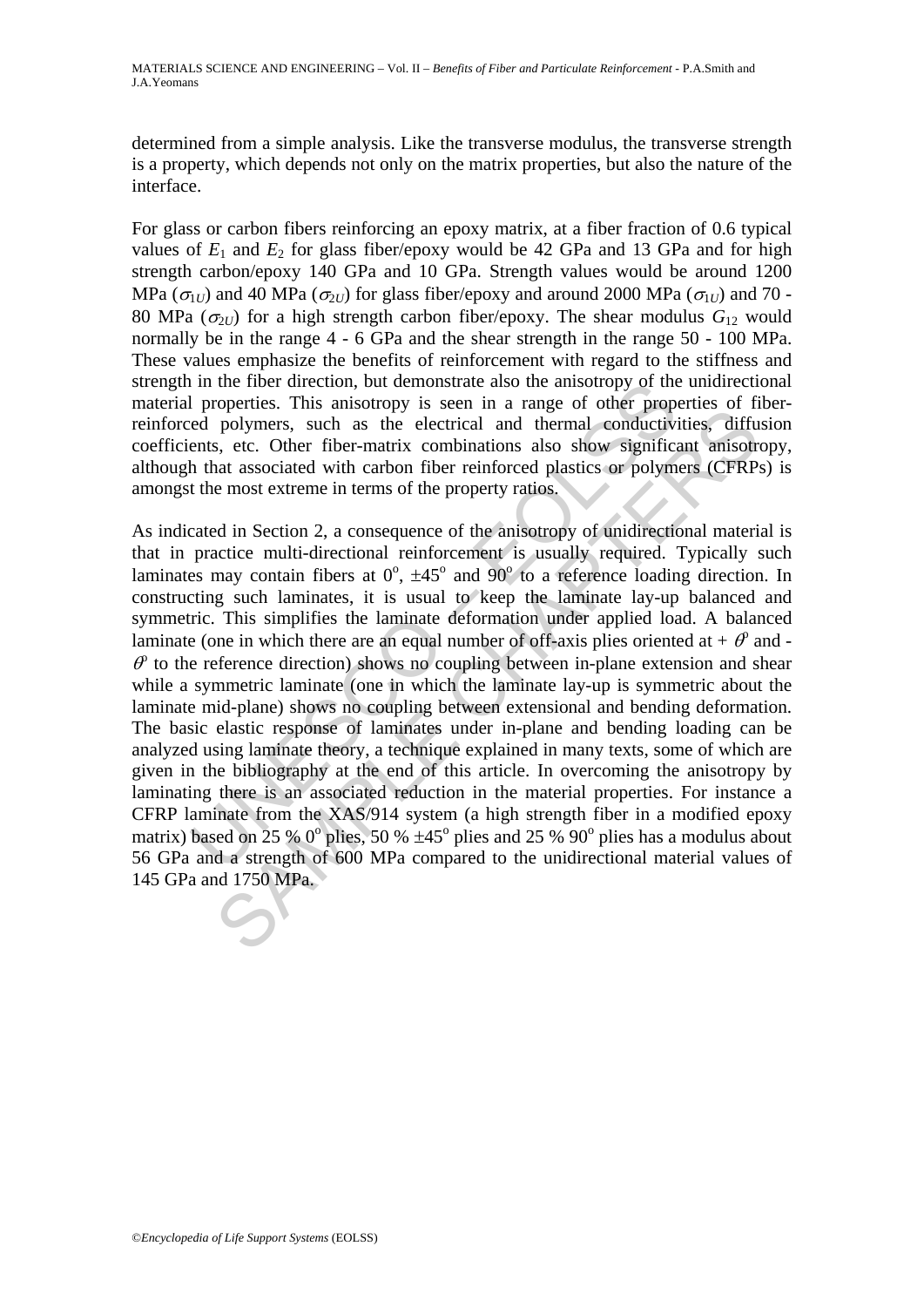

Figure 3. Matrix cracking in a glass fiber reinforced plastic/polymer of cross-ply, i.e. (0/90)s, lay-up. As the level of strain in the coupon increases, the number of cracks in the plies oriented at 90° to the applied loading increases. The fibers are not apparent as

the refractive index of the matrix and the fibers are matched so as to produce a transparent laminate, which enables easier observation of the cracks. Each coupon is 20 mm wide. (Figure courtesy of Dr Lynn Boniface).

SAMPLE CHAPTERS It is difficult to predict the complicated sequence of failure events, which occur in a laminate as it is loaded. Initially, the response will be elastic. In polymer matrix and ceramic matrix composites the fiber and matrix, which make up the composite are essentially "brittle" materials (and would normally fail in a catastrophic manner), but laminated composites do not generally behave in such a brittle way. Beyond the elastic limit, normally damage develops prior to catastrophic failure, in particular in the form of matrix cracking (within and between layers) (see Figure 3), but also fiber breakage and debonding. This damage (which is loosely analogous to plasticity in metals) can be of great benefit in redistributing load at stress raisers, thereby extending the life of a component. If the laminate is loaded in compression, somewhat different behavior may be seen and in current polymer composite systems it is established that plies containing fibers parallel to the load will fail eventually by micro-buckling. Developing analytical models to describe these various failure processes is an area of much research and important for increasing confidence in using composites in critical load bearing applications. In laminated metal matrix composites failure processes are rather different and will generally involve matrix plasticity, although the ductility is reduced compared to unreinforced metals.

-

- -